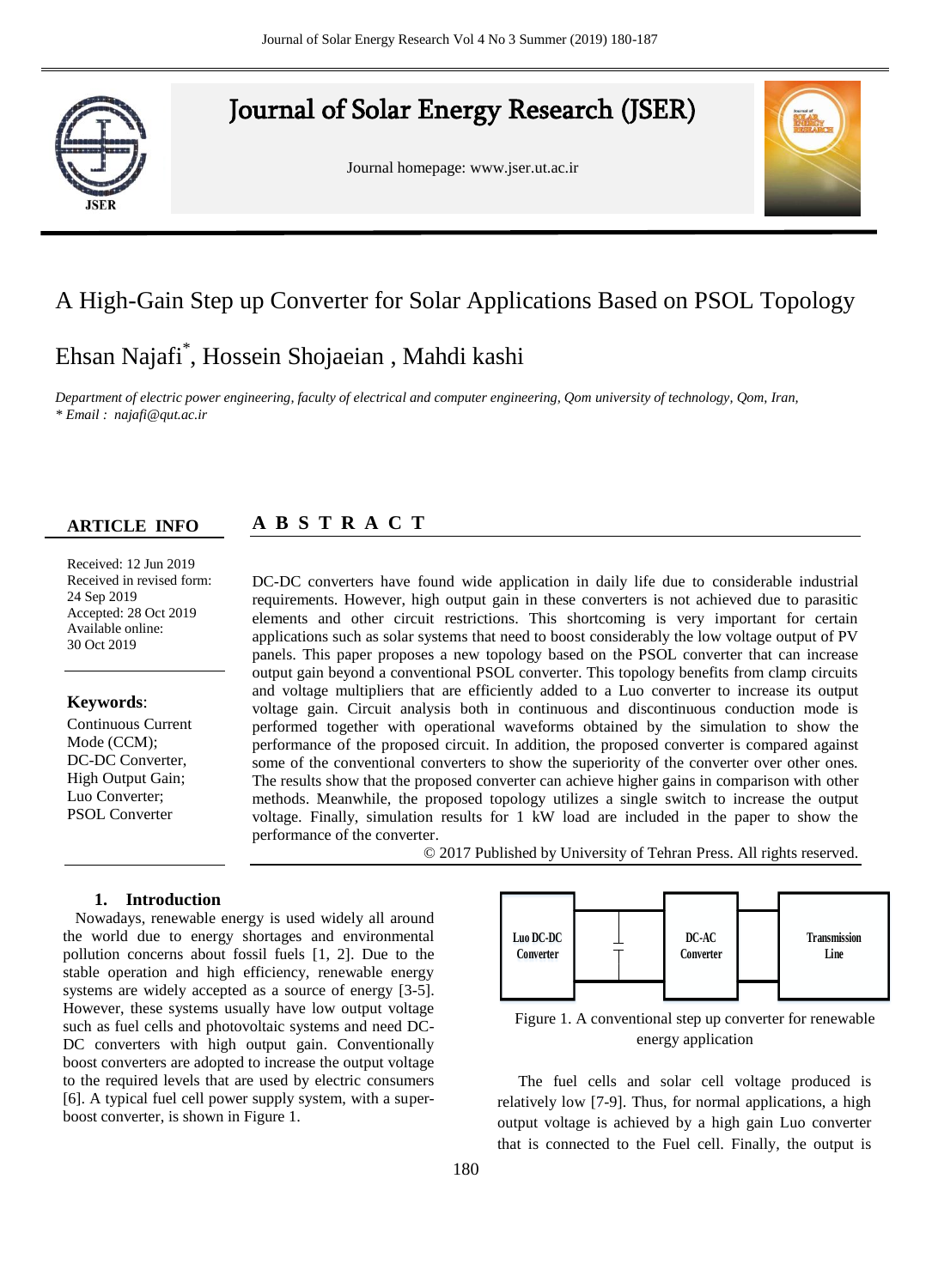applied to an inverter to adapt it to the consumer voltage and frequency levels. Although a boost converter is deemed to have ideally infinite gain, some concerns reduce the practical gain according to the type of converters. Some of the affecting factors on the output gain are parasitic circuit resistances such as switch resistances, voltage transients in the circuit and switch voltage and current limits. Therefore, high output voltage gain is not easily possible with changing the duty cycle to its extreme limits [10]. Therefore, a gain of 10 times is typically high output gain among converters [11-12]. It is worth mentioning that this gain is achieved with only one switch in the circuit and therefore, in terms of the number of used switches it is superior to some of the topologies that use more than one switch [13].

In this paper, a converter named modified POSL is introduced that can develop output gain more than 12 times. This result is important since some previous work report a voltage boost of about 5 times for the PV applications that is much less than the proposed one [13]. The converter equations together with circuit waveforms that are found by simulation illustrate the performance of the converter. Some of the advantages of the converter are as follows:

- Voltage stress on the diodes and switch is much less than the output voltage
- Higher gain compared to conventional converters is achieved with a single switch

The proposed converter structure is presented in the next section and the various switching states it is analyzed. Then, the converter equations in continuous conduction mode (CCM) are discussed and finally, the simulation results are illustrated to show the performance of the converter.

#### **2. POSL Converter Structure**

Initial POSL converter structure [13] is shown in Figure 2. The converter is made of an inductor and two capacitors and two diodes and a single switch. According to the figure, when the switch S is on the diode  $D_1$  conducts and diode  $D_2$  is not conducting. The DC gain of the converter is equal to:

$$
M(D) = \frac{V_o}{V_{in}} = \frac{2 - D}{1 - D}
$$
 (1)

where D refers to the duty cycle.

In the above equation, D is the duty cycle of the power switch. This equation clearly shows that for large amounts of D converter operates like a classical boost converter. In this converter, when the switch is on,  $D_1$  is conducting while  $D_2$  is off and when the switch is off,  $D_2$  is conducting while  $D_1$  is off.



Figure 2. Structure POSL converter

#### **3. Proposed Converter**

 The proposed converter structure is shown in Figure 3. This converter is actually developed by modifications in POSL to increase output voltage gain. In this structure, the combination of diodes and inductors  $(D_{34}, D_4, D_3, D_{12}, D_2,$  $D_1$ ,  $L_3$ , $L_2$ , $L_1$ ) replace the inductor of the main PSOL circuit and the capacitors  $(C_2, C_1)$  are also utilized to clamp and boost output voltage. It is worth mentioning that the inductors  $(L_3, L_2, L_1)$  in the converter have magnetic coupling and  $L_1=L_2=L_3=L$ .



Figure 3. The structure of the proposed converter

The operation of the circuit is based on the status of the switch (S). the circuit starts as the switch (S) connects and makes the diodes  $(D_8, D_6, D_{34}, D_{12})$  to off state. In this case, the coupled inductors become in parallel and diodes  $(D_7, D_5, D_4, D_3, D_2, D_1)$  turn on. On the other hand, when the switch (S) disconnects, other diodes  $(D_8, D_6, D_{34}, D_{12})$  will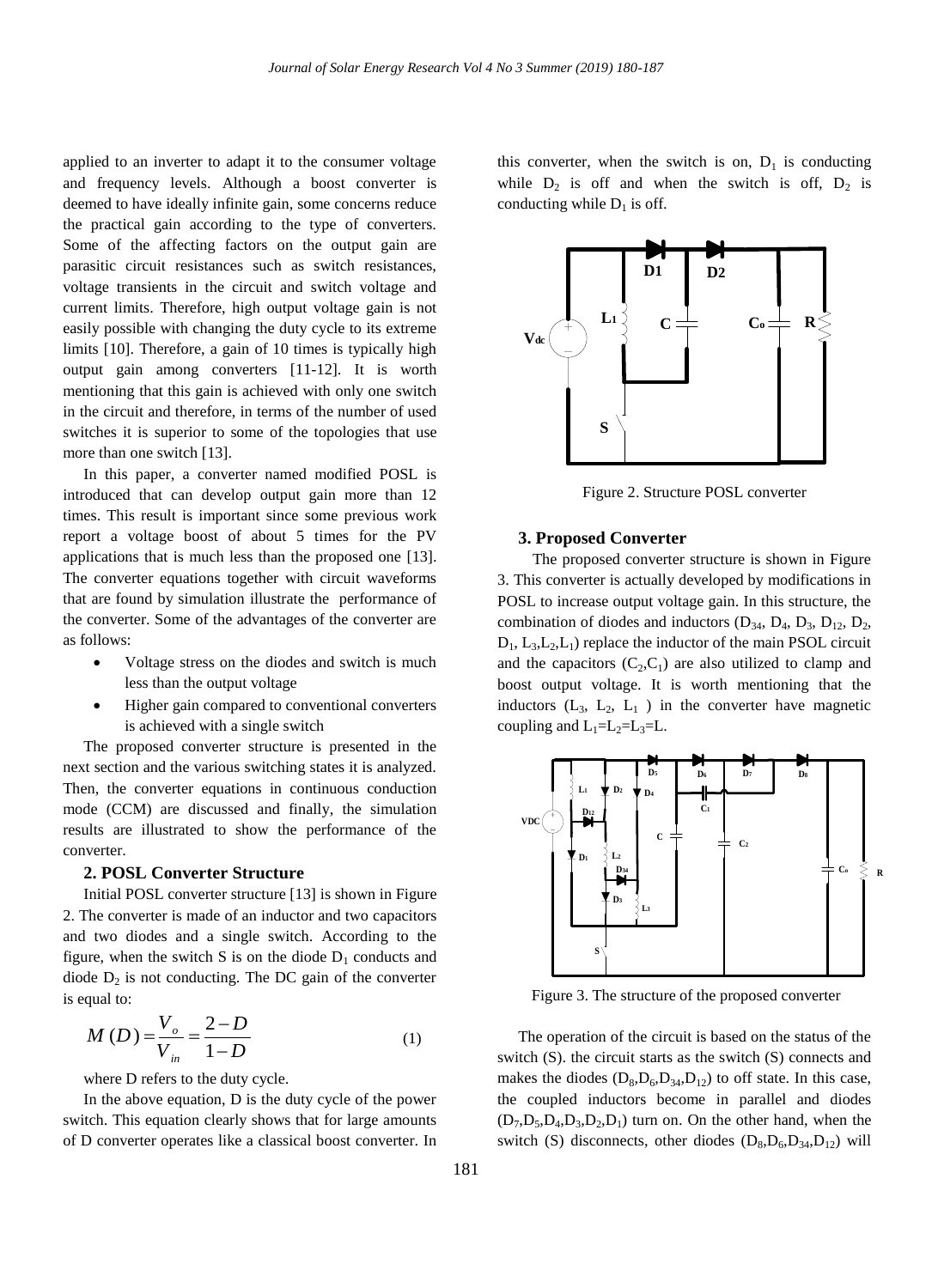conduct and coupled inductors will become in series with the other elements of the circuit while previous diodes  $(D_7, D_5, D_4, D_3, D_2, D_1)$  will be off. The conduction path in these states is illustrated in Figure5.

### **4. Continuous Conduction Mode (CCM) Analysis of the Proposed Converter**

In order to analyze the circuit operation in CCM, the converter current is assumed to be continuous and two intervals (switch on and off) are considered. According to Figure 4, In the first interval ( $t_0 < t < t_1$ ) switch (S) is turned on  $(T_{On})$  and in the second interval  $t_1 < t < t_2$  and switch S is turned off  $(T<sub>Off</sub>)$ .

In the first interval  $[t_0 \lt t \lt t_1]$ diodes  $(D_7, D_5, D_4, D_3, D_2, D_1)$  are connected and inductors are connected in parallel with each other. Capacitors C and  $C_1$ by diode  $D_7$  and capacitors  $C_2$  by the diode  $D_5$  at the same time are charged. The equivalent circuit of the first interval is shown in Figure (5-a).



In the second interval  $(t_1 \lt t \lt t_2)$ , Diodes  $(D_8, D_6, D_{34}, D_{12})$  are connected and the inductors are in series with each other while other diodes  $(D_5, D_4, D_3, D_2, D_1)$ are off. at the same time capacitor  $C_2$  is charged by diode  $D_6$  and output capacitor  $C_0$  is charged by the diode  $D_8$  .the equivalent circuit of the first interval is shown in Figure (5-b).



(b) Figure 5. equivalent circuits of the proposed converter under CCM performance.

### **5. Discontinuous Conduction Mode (DCM) Analysis of the Proposed Converter**

In this mode, circuit current  $(I_{min})$  will reach zero. This means that inductor currents  $(L_3, L_2, L_1)$  will be zero before switching period finishes at  $t_0$ . This phenomenon is depicted in Figure 6.



In this case  $DT < t_2 < T$  and fill factor  $(m_L)$  is: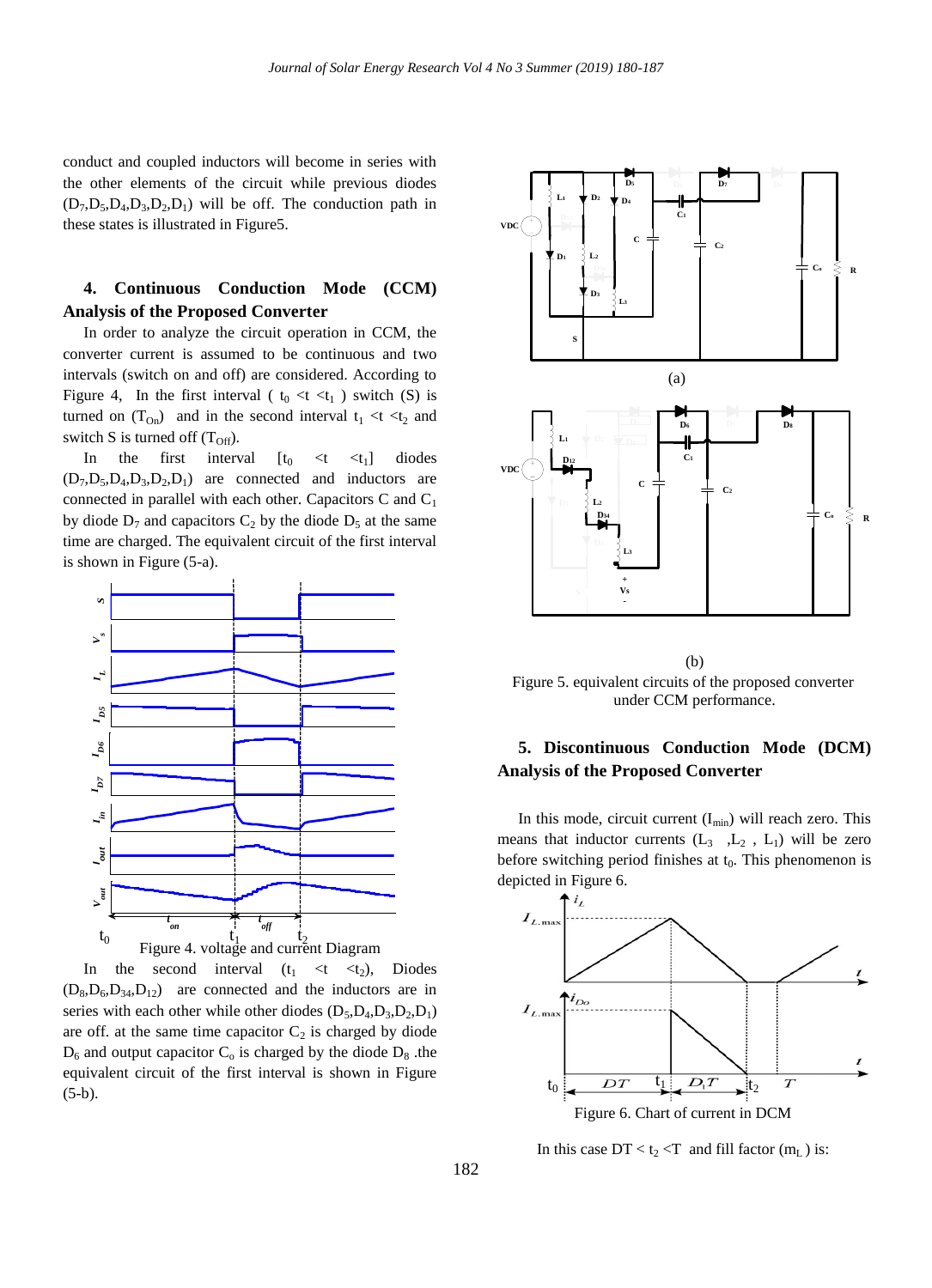$$
m_L = \frac{t_2 - DT}{(1 - D)T} \tag{2}
$$

Where  $0 < m<sub>L</sub> < 1$ .

This means that the inductor current after the switch offwill go zero after  $m<sub>L</sub>$  (1-D) T fill. In this case, Imin equal to zero and the average current  $I_L$  is equal to:

 $I_L = I_{\text{max}} [D + D_1]/2$  and  $\Delta i_L = I_{\text{max}}$  (3) where  $\Delta i_I$  refers to maximum current fluctuations.

#### **6. steady state analysis of the proposed converter**

In this section, the analysis of the proposed converter is done in CCM. In addition, some basic assumptions are adopted as below:

- For simplicity voltage fluctuations are not considered.
- All of the components in the proposed converter are ideal.

#### **6.1 Step-Up Gain**

According to Figs. 5(a) and from the volt-sec balance of the inductors  $L_1$ ,  $L_2$ , and  $L_3$ , the relation between the capacitor voltages in the first interval  $t_{on} = DT$  can be written as :

$$
V_{L_{\text{corr}}} = V_{in} = V_{L1} = V_{L2} = V_{L3} = V_{c} = (-V_{c1} + V_{c2})
$$
 (4)  
Where V<sub>L</sub> refers to voltage across the inductor and V<sub>c</sub>

refers to voltage across the capacitor.

Also according to Figs. 5(a) and from the volt-sec balance of the inductors  $L_1$ ,  $L_2$ , and  $L_3$ , the relationbetween the capacitor voltages the second interval  $t_{off} = (1-D)T$ :

$$
-V_{in} + V_{L1} + V_{L2} + V_{L3} - V_c = 0
$$
 (5)

the following equation is obtained:  
\n
$$
V_{L-\text{eff}} = -V_{in} + V_{L1} + V_{L2} + V_{L3} - V_c + (-V_{c1} + V_{out})
$$
\n
$$
= -V_{in} + V_{L1} + V_{L2} + V_{L3} - V_c + (-V_{c1} + V_{out})
$$
\n
$$
= -V_{in} + V_{tot}
$$
\n
$$
= -V_{in} + V_{tot}
$$
\n
$$
= -V_{in} + V_{tot}
$$
\n
$$
= -V_{in} + V_{tot}
$$
\n
$$
= -V_{in} + V_{tot}
$$
\n
$$
= -V_{in} + V_{tot}
$$
\n
$$
= -V_{in} + V_{out}
$$
\n
$$
= -V_{in} + V_{out}
$$
\n
$$
= -V_{in} + V_{out}
$$
\n
$$
= -V_{in} + V_{out}
$$
\n
$$
= -V_{in} + V_{out}
$$
\n
$$
= -V_{out}
$$
\n
$$
= -V_{out}
$$
\n
$$
= -V_{out}
$$
\n
$$
= -V_{out}
$$
\n
$$
= -V_{out}
$$
\n
$$
= -V_{out}
$$
\n
$$
= -V_{out}
$$
\n
$$
= -V_{out}
$$
\n
$$
= -V_{out}
$$
\n
$$
= -V_{out}
$$
\n
$$
= -V_{out}
$$
\n
$$
= -V_{out}
$$
\n
$$
= -V_{out}
$$
\n
$$
= -V_{out}
$$
\n
$$
= -V_{out}
$$
\n
$$
= -V_{out}
$$
\n
$$
= -V_{out}
$$
\n
$$
= -V_{out}
$$
\n
$$
= -V_{out}
$$
\n
$$
= -V_{out}
$$
\n
$$
= -V_{out}
$$
\n
$$
= -V_{out}
$$
\n
$$
= -V_{out}
$$
\n
$$
= -V_{out}
$$
\n
$$
= -V_{out}
$$
\n
$$
= -V_{out}
$$
\n
$$
= -V_{out}
$$
\n
$$
= -V_{out}
$$
\n
$$
= -V_{
$$

$$
V_{in} = (-V_{c1} + V_{c2})
$$
\n(7)

$$
V_{c2} = (-V_{c1} + V_{out})
$$
 (8)

$$
V_{c1} = \frac{V_{out} - V_{in}}{2}
$$
 (9)

$$
V_{L1} = V_{L2} = V_{L3} = \frac{2V_{in} - V_{out} + \frac{V_{out} - V_{in}}{2}}{3}
$$
 (10)

Where  $V_{in}$  and Vout refer to input and output voltage, respectively.

According to the volt-second balance law for inductors, there will be:

e win be:  
\n
$$
\frac{1}{T_s} \left( \int_0^{dT_s} V_{L_{on}} dt + \int_{dT_s}^{T_s} V_{L_{off}} dt \right) = 0 \tag{11}
$$

$$
V_{in}DT = \left(\frac{2V_{in} - V_{out} + \frac{V_{out} - V_{in}}{2}}{3}\right)(1)
$$
 (12)

$$
M(D) = \frac{V_o}{V_{in}} = \frac{3(D+1)}{1-D}
$$
 (13)

Generally, if n inductors are used, the following voltage gain is obtained:

$$
M(D) = \frac{V_o}{V_{in}} = \frac{(2n-3)(D+1)}{1-D}
$$
 (14)

Voltage gain curve of the base converter and proposed converter versus the duty cycles of converters in CCM is shown in Figure 7. In this diagram, the proposed converter performance compared with the basic converter and converters proposed in reference [14] is much superior especially in high duty cycles.



Figure 7. Gain voltage curve of the base converter and proposed converter relative to the duty cycle in CCM

One of the main points in the converter analysis is to find boundary conditions between CCM and DCM. The first step is to determine the input current. the inductor current is calculated as:

current is calculated as:  
\n
$$
M(D) = \frac{I_{in\_ave}}{I_{o\_ave}} = \frac{3(D+1)}{1-D} \to I_{in\_ave} = \frac{3(D+1)}{1-D} I_{o\_ave}
$$
\n(15)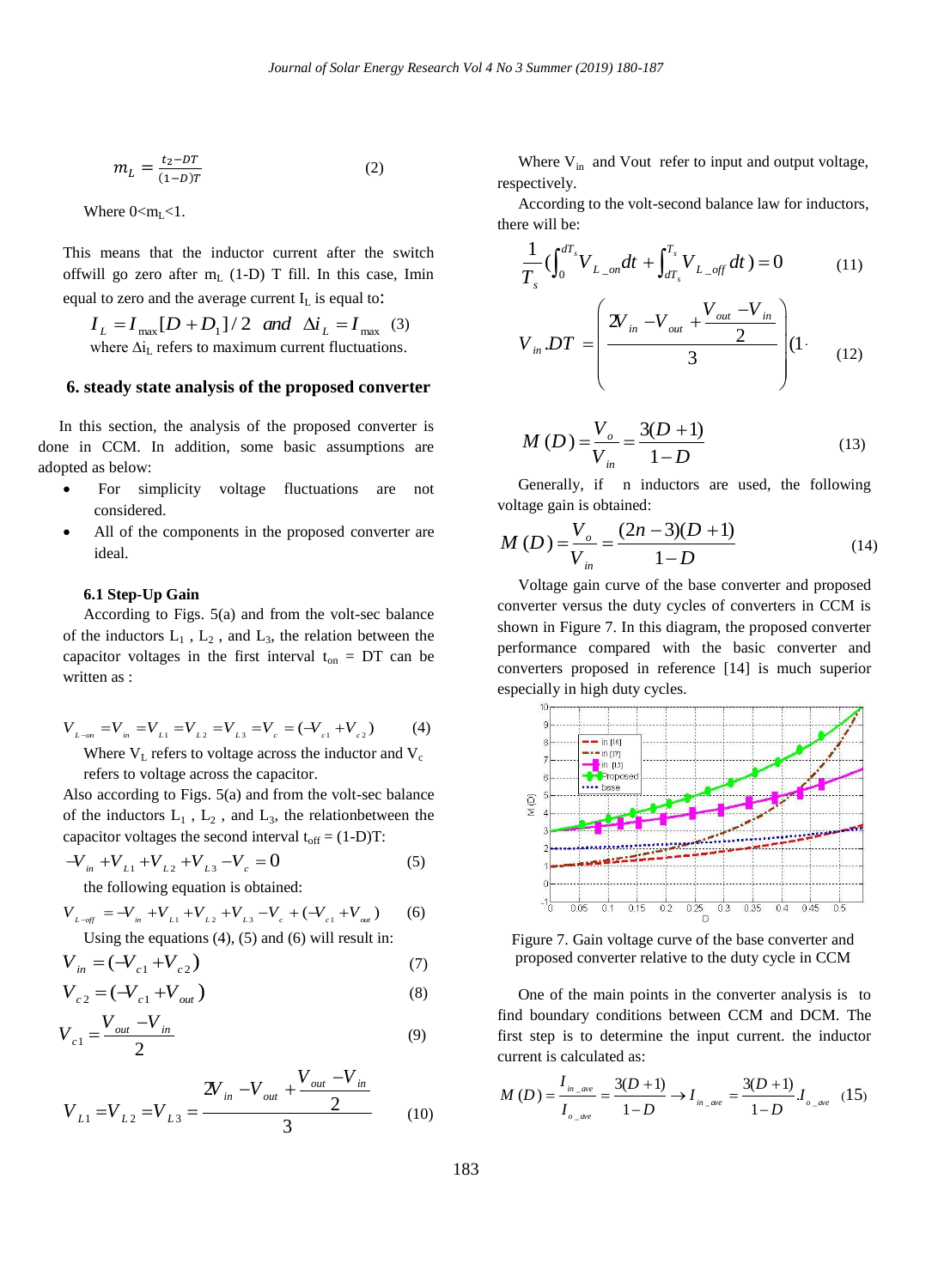$$
I_{in\_ave} = \frac{3(D+1)}{1-D} \cdot \frac{V_o}{R} = \frac{9(D+1)^2}{R(1-D)^2} V_{in}
$$
 (16)

In the first interval that the switch is on, the relationship between the input current  $(I_{in})$ , the inductors  $(I_{L3}, I_{L2})$ ,

$$
I_{L1}
$$
) and capacitive current  $(I_c)$  is:  
\n
$$
I_{in} = I_{L1} + I_{L2} + I_{L3} - I_c + I_{c1}
$$
\n(17)

And in the interval that the switch is off, the relationship between the input current  $(I_{in})$ , the inductors  $(I_{L3}, I_{L2}, I_{L1})$  and capacitive current  $(I_c)$  is:

$$
I_{in} = I_{L1} = I_{L2} = I_{L3} = I_c = I_{c1} = I_{c2}
$$
 (18)

Currents in both inductor and capacitor in the switching period are shown in Figure (8). the current in the inductor is:

$$
I_L(t) = I_{L \min} + \frac{t}{L} V_{in}
$$
 (19)



Now the average value of the input current and the capacitor current during the whole period is obtained by using the equation (19) as follows:

$$
I_{n\_ave \text{ off}} = I_{c\_ave \text{ off}} =
$$
  

$$
\frac{I_{L \min} + I_{L \max}}{2} = I_{L \min} + \frac{DT}{2L} V_{in}
$$
 (20)

$$
I_{in\_ave\,on} = I_{in\_ave\,off} = I_{L\min} + \frac{DT}{2L}V_{in}
$$
 (21)

According to the current-second balance in capacitor C:  
\n
$$
\frac{1}{T_s} \left( \int_0^{dT_s} I_{c\_on} dt + \int_{dT_s}^{T_s} I_{c\_off} dt \right) = 0
$$
\n(22)

$$
I_{c\_ave.on} = I_{c\_ave.off} = \frac{-(1-D)}{D}
$$
 (23)

Using the equations (17) and (18) the relationship

between average input current is rewritten:  
\n
$$
I_{m\_ave} = I_{m\_ave\_on} .DT + I_{m\_ave\_on} .(1 - D)T =
$$
\n
$$
(3I_{L\_ave\_on} - I_c + I_{c1}) .DT + I_{m\_ave\_off} .(1 - D)T =
$$
\n
$$
(3I_{L,min} + \frac{3DT}{2L}V_{in}) .DT + (I_{L,min} + \frac{DT}{2L}V_{in}) .(1 - D)T = (24)
$$
\n
$$
2I_{L,min} (1 + D) + (2D + 1) \frac{DT}{2L}V_{in}
$$

Comparing the equations (16) and (24) and setting I<sub>L</sub>.min to zero the boundary condition between CCM and

DCM is achieved:  
\n
$$
\frac{9(D+1)^2}{R(1-D)^2}V_{in} = 2I_{L min}(1+D) + (2D+1)\frac{DT}{2L}V_{in}
$$
\n
$$
\xrightarrow{I_{L min}=0} R = \frac{18(D+1)^2Lf}{D(2D+1)(1-D)^2}
$$
\n(25)

Voltage ripple of capacitor C according to the average current value during the switch off interval is :

$$
I_{c\_ave\;off} = I_{L\min} + \frac{DT}{2L}V_{in} = \frac{I_{out}}{1 - D}
$$
  
\n
$$
\Delta V_c = \frac{I_{out}}{f} = \frac{3(D + 1)}{(1 - D)Rf}V_{in}
$$
\n(26)

• Voltage ripple of output voltage during switch on interval by assuming constant discharge of

the output capacitor C<sub>o</sub> is:  
\n
$$
\Delta V_{out} = \Delta V_{co} = \frac{D.I_{out}}{f c_o} = \frac{3D(D+1)}{(1-D)Rf c_o} V_{in}
$$
 (27)

The output voltage ripple and capacitor voltage ripple is shown in Figure 9. the figure shows that the output voltage ripple is much lower than the capacitor voltage ripple that is an advantage of the converter.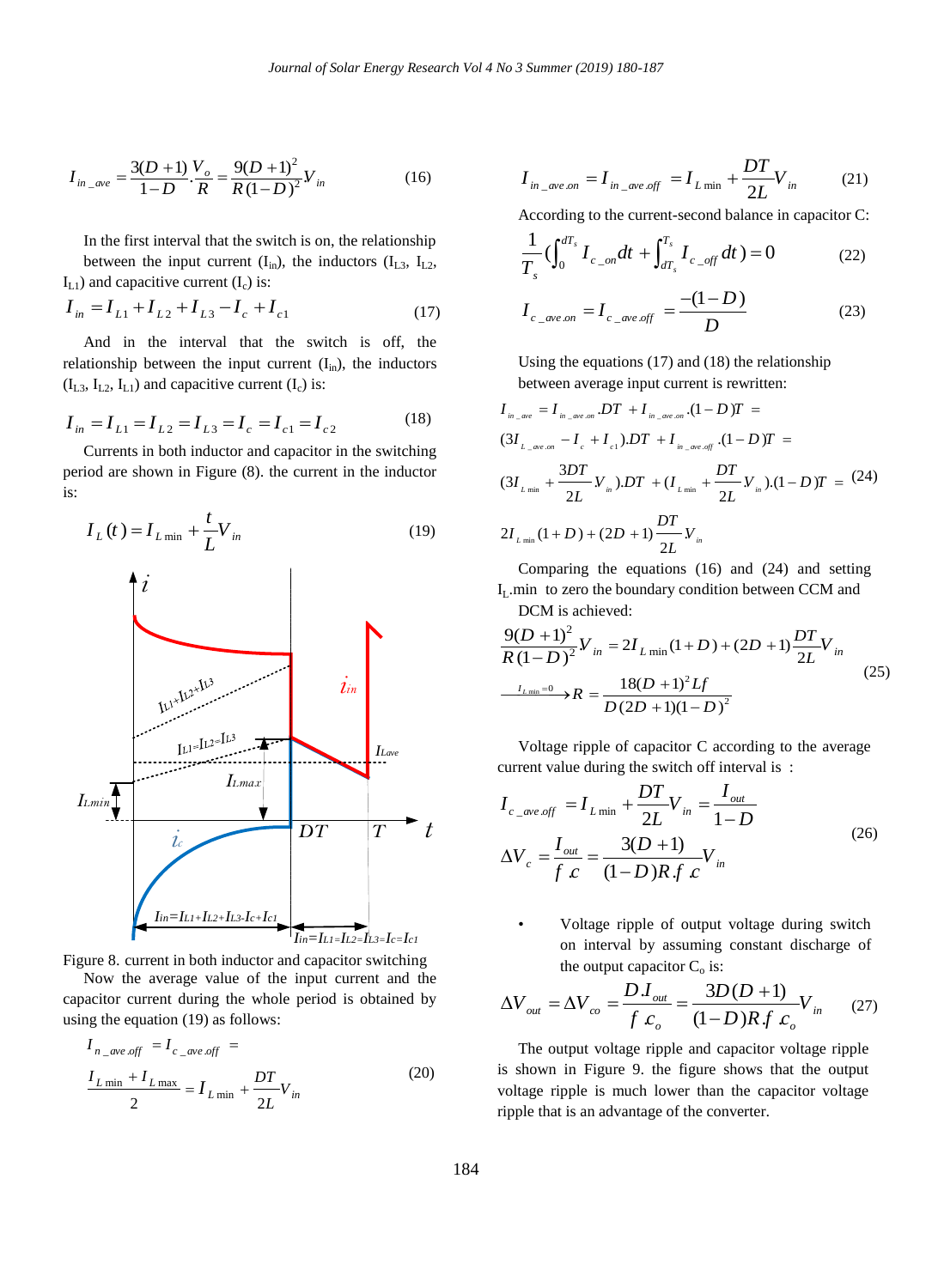

Figure 9. Curves of ripples for output voltage and capacitor C

#### **7- Comparison Between Recent Topologies**

In this section, the results of the comparative evaluation of the proposed converter and other interleaved high step-up converter proposed in [15], [16] and [17] based on voltage gain, the voltage stress on semiconductors devices and the number of magnetic cores are presented. Table I shows the performance comparison of some famous interleaved boost topologies.

According to the table, the proposed circuit makes the highest gain among other circuits. In addition, it is important to note that the lowest voltage stress among other topologies is obtained in the proposed circuit. It is pertinent to mention that this comparison clearly presents the superiority of the proposed method over other methods as discussed. This will make the proposed topology an excellent candidate for applications, such as PV, FCBC,HVDC and STATCOM that high voltage levels are required[18-21].

Table 1. PERFORMANCE COMPARISON AMONG INTERLEAVED HIGH STEP-UP CONVERTERS

| High Step-Up<br>Interleaved<br>Converters | [16]                               | [17]           | $[15]$          | Proposed<br>Converter           |
|-------------------------------------------|------------------------------------|----------------|-----------------|---------------------------------|
| Voltage Gain                              | $1+D$<br>$\overline{1-D}$          | 1<br>$(1-D)^3$ | 3<br>$-D$       | $\frac{3(D+1)}{1-D}$            |
| Voltage stress<br>on Switches             | V <sub>o</sub><br>$\overline{1+D}$ | V <sub>o</sub> | $\frac{V_0}{3}$ | $1+2D$<br>$\frac{1}{3(D+1)}V_0$ |
| Number of<br>capacitors                   |                                    | 3              |                 |                                 |

#### **8- Simulation Results**

To evaluate the performance of the proposed converter, simulation is done with ORCAD software that considers parasitic elements as well as exact component models. The system parameters are as follows:

Vin= 20 V; fsw= 40 kHz; L1= L2= 0.4mH ; C = 80 mF;  $C1 = 45$  mF;  $C2 = 1.5$  mF;  $C0 = 2.7$  mF;  $R =$  $100Ω;$  D = 0.6

Power switch IRF250PCS and diodes BYQ28E-200 are also used in the converter. According to (12) the voltage gain of the converter is 12 and thus  $Vo = 240V$ . The simulated output voltage is equal to  $Vo = 230V$  in accordance with Fig. 10-a. the difference between theory and simulation results occur due to the parasitic elements that are not considered in the theory analysis. According to equations (6) - (8) capacitor voltage values should be  $VCo1 = 110V$  and  $VCo2 = 130V$ . However, the simulation results of capacitor voltages shown in Fig. 10-b present  $VCo1 = 105V$  and  $Vco2=120V$ . The simulation results of important circuit waveforms such as switch voltage, input current and capacitor current C and inductor currents are shown in Fig. 11-a, 11-b, 11-c, and 11-d. The converter efficiency is found to be 96.4% by simulation.



Figure 10. a) the output voltage. b) voltage capacitors VCo1 and VCo2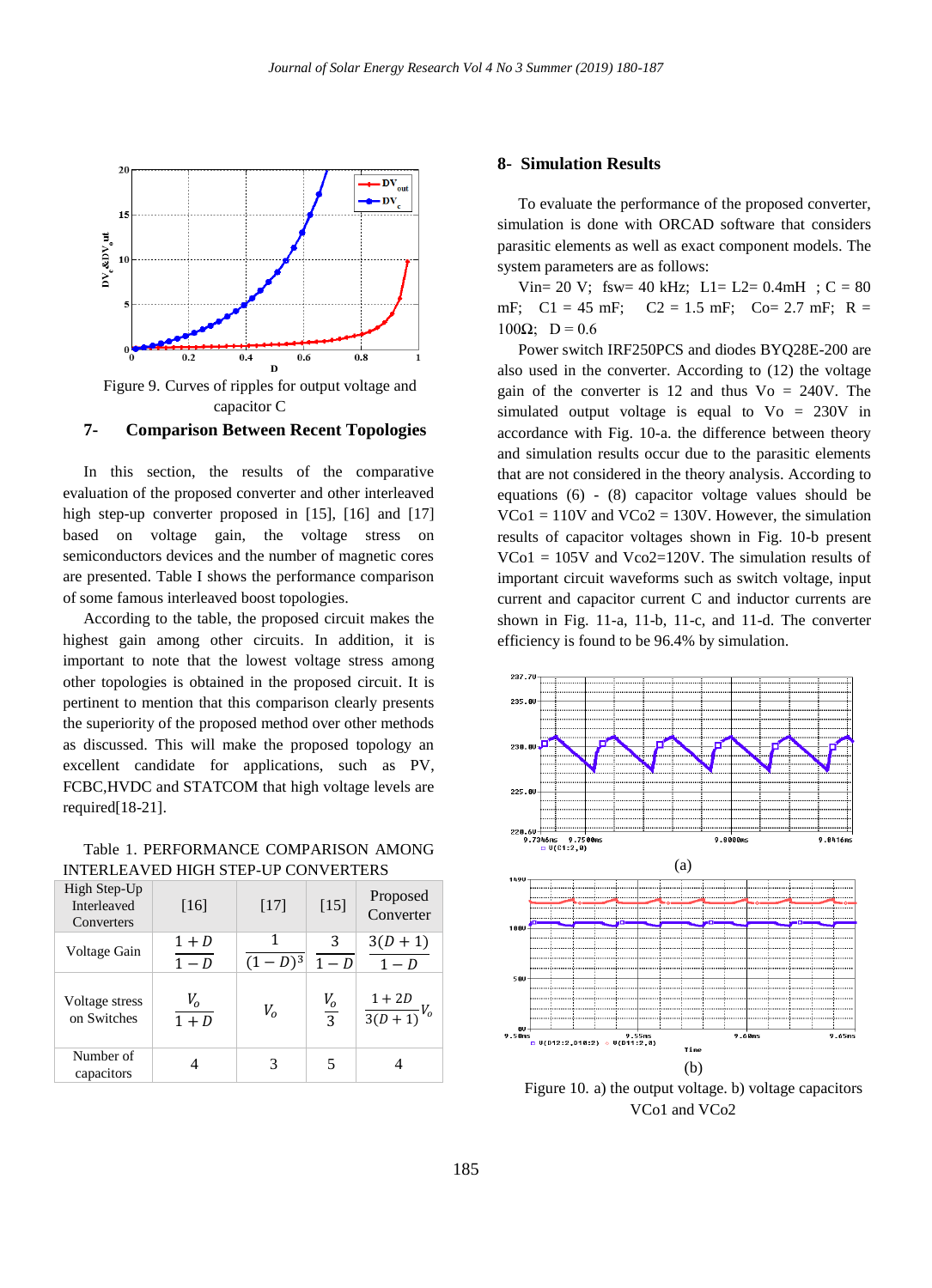

Figure 11. a) the voltage across the switch. b) input current. c) current across the capacitor C. d) The two ends of each of the inductors

#### **9- Conclusions**

In this paper, a new step-up DC-DC converter is proposed for renewable energy systems such as PV systems. The proposed converter can have high output gain that is crucial in the applications to prepare required output voltage levels from low voltage input obtained from PV panels. The converter is analyzed in both CCM and DCM. Finally, simulation with Orcad/Spice is done to verify the performance of the converter. The converter could successfully follow its designed values and the results show that it can work properly with its determined values. In comparison with other converters, this topology generates higher voltage gains.

#### **References**

- 1. Mirzaei, A., M. Rezvanyvardom, and E. Najafi, *A fully soft switched high step-up SEPIC-boost DC-DC converter with one auxiliary switch.* International Journal of Circuit Theory and Applications, 2019. **47**(3): p. 427-444.
- 2. Salehi, S.M., S.M. Dehghan, and S. Hasanzadeh. *Ultra step-up DC-DC converter based on three windings coupled inductor*. in *2016 7th Power Electronics and Drive Systems Technologies Conference (PEDSTC)*. 2016.
- 3. Gu, B., et al., *Hybrid Transformer ZVS/ZCS DC–DC Converter With Optimized Magnetics and Improved Power Devices Utilization for Photovoltaic Module Applications.* IEEE Transactions on Power Electronics, 2015. **30**(4): p. 2127-2136.
- 4. Mehdipour,C.,Mohammadi, F., *Design and Analysis of a Stand-Alone Photovoltaic System for Footbridge Lighting*.Journal of Solar Energy Research,**4**(2),Sep. 2019
- 5. Mohammadi, F., Nazri, G.-A., Saif, M., "*A Bidirectional Power Charging Control Strategy for Plug-in Hybrid Electric Vehicles*,"Sustainability,**11**(16), Aug. 2019.
- 6. Tseng, K., C. Cheng, and C. Chen, *High Step-Up Interleaved Boost Converter for*